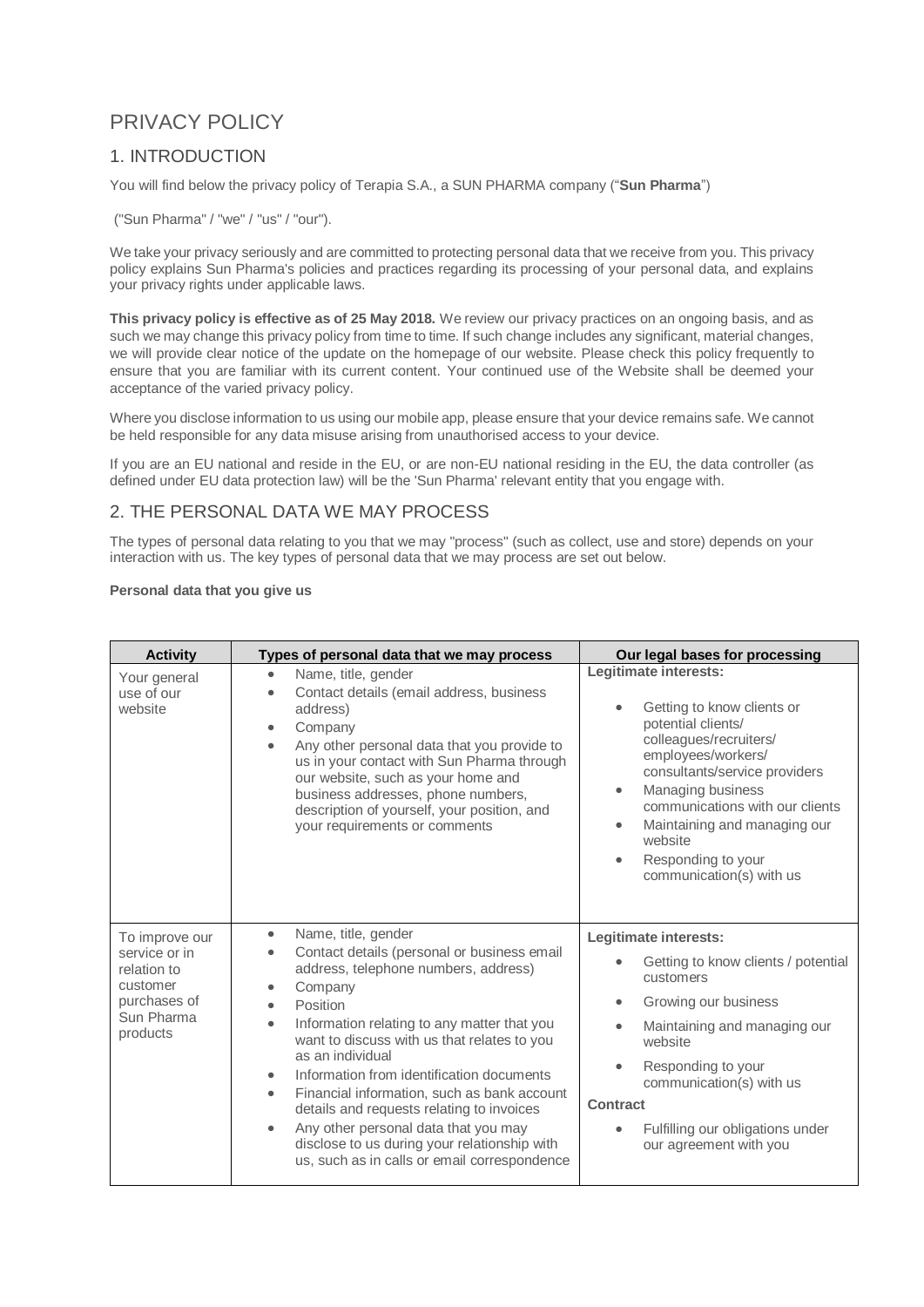| Your wish to<br>receive event<br>invitations,<br>updates, or<br>other marketing<br>materials                          | Name, title, gender<br>$\bullet$<br>Contact details (personal or business email<br>$\bullet$<br>address, telephone numbers, address)<br>Company<br>$\bullet$<br>Position<br>$\bullet$<br>Your communication preferences (what<br>$\bullet$<br>types of communication you want to receive,<br>when you want to stop receiving<br>communications, feedback, and requests<br>relating to our communications)<br>Any other personal data that you disclose to<br>$\bullet$<br>us, such as dietary requirements, physical<br>disability, comments, or requests | Legitimate interests:<br>Getting to know customers and<br>potential customers/colleagues/<br>recruiters/employees/<br>workers/consultants/service<br>providers/health care<br>professionals/ subject matter<br>experts<br>Identification of relevant content<br>shared with customers and<br>prospective customers<br>Understanding how you want us<br>to communicate with you<br><b>Consent</b><br>On the basis of the consent that<br>you have provided us to receive<br>certain communications |
|-----------------------------------------------------------------------------------------------------------------------|-----------------------------------------------------------------------------------------------------------------------------------------------------------------------------------------------------------------------------------------------------------------------------------------------------------------------------------------------------------------------------------------------------------------------------------------------------------------------------------------------------------------------------------------------------------|---------------------------------------------------------------------------------------------------------------------------------------------------------------------------------------------------------------------------------------------------------------------------------------------------------------------------------------------------------------------------------------------------------------------------------------------------------------------------------------------------|
|                                                                                                                       |                                                                                                                                                                                                                                                                                                                                                                                                                                                                                                                                                           |                                                                                                                                                                                                                                                                                                                                                                                                                                                                                                   |
| Your application                                                                                                      | Name, title, gender, date of birth<br>$\bullet$                                                                                                                                                                                                                                                                                                                                                                                                                                                                                                           | Legitimate interests:                                                                                                                                                                                                                                                                                                                                                                                                                                                                             |
| for a job, or<br>consultancy role<br>at Sun Pharma                                                                    | Results of background checks including<br>$\bullet$<br>references, qualifications, and to the extent<br>permitted by law, criminal background<br>checks (unspent convictions)<br>Passport, work permit, visa, or other<br>$\bullet$<br>immigration documentation<br>Contact details (personal, business or<br>$\bullet$<br>educational institution email address,<br>telephone numbers, address)<br>Resumé, including relevant skills and<br>$\bullet$<br>experience                                                                                      | Getting to know employees or<br>potential employees / workers /<br>consultants<br>Fulfilling our staffing<br>requirements<br>Ensuring potential recruits of any<br>$\bullet$<br>kind are appropriately qualified<br>for positions at Sun Pharma<br><b>Consent</b><br>On the basis of the consent that<br>you have provided to us to                                                                                                                                                               |
|                                                                                                                       | Application reasons<br>$\bullet$<br>Language capabilities<br>$\bullet$<br>Special requirements (such as, or relating<br>to, a disability / health issue)<br>Any other personal data that you may<br>$\bullet$<br>provide to us through the application<br>process, such as views and preferences<br>that you disclose to us in interviews, your<br>responses to questions, and demonstrations<br>of your skills                                                                                                                                           | process your personal data in<br>the context of your application<br>which would include in relation to<br>our conducting criminal<br>background and other checks<br><b>Legal obligation</b><br>We have a legal obligation to<br>verify your right to work lawfully<br>in the relevant country applicable<br>to your application                                                                                                                                                                   |
| To seek your<br>views on our<br>products and for<br>our own<br>administrative<br>and quality<br>assurance<br>purposes | So that we may respond to your inquiries and also so<br>that we can meet any legal obligations Sun Pharma<br>may have, we may collect:<br>Name, title, gender, date of birth, address,<br>contact details such as telephone number,<br>fax number or email address;<br>Certain Special requirements (such as, or<br>relating to, a disability / health issue)<br>Any other personal data that you disclose to<br>us, such as dietary requirements, physical<br>disability, comments, or requests                                                          | <b>Consent</b><br>On the basis that you have<br>$\bullet$<br>provided your consent to share<br>and process certain personal<br>data so that product complaints<br>or queries may be adequately<br>addressed.<br><b>Legal obligation</b><br>Where you report an adverse<br>side effects or other issues<br>regarding the safety or quality of<br>Sun Pharma products, we will be<br>legally bound to deal with your<br>communication and may have to<br>contact you for clarification              |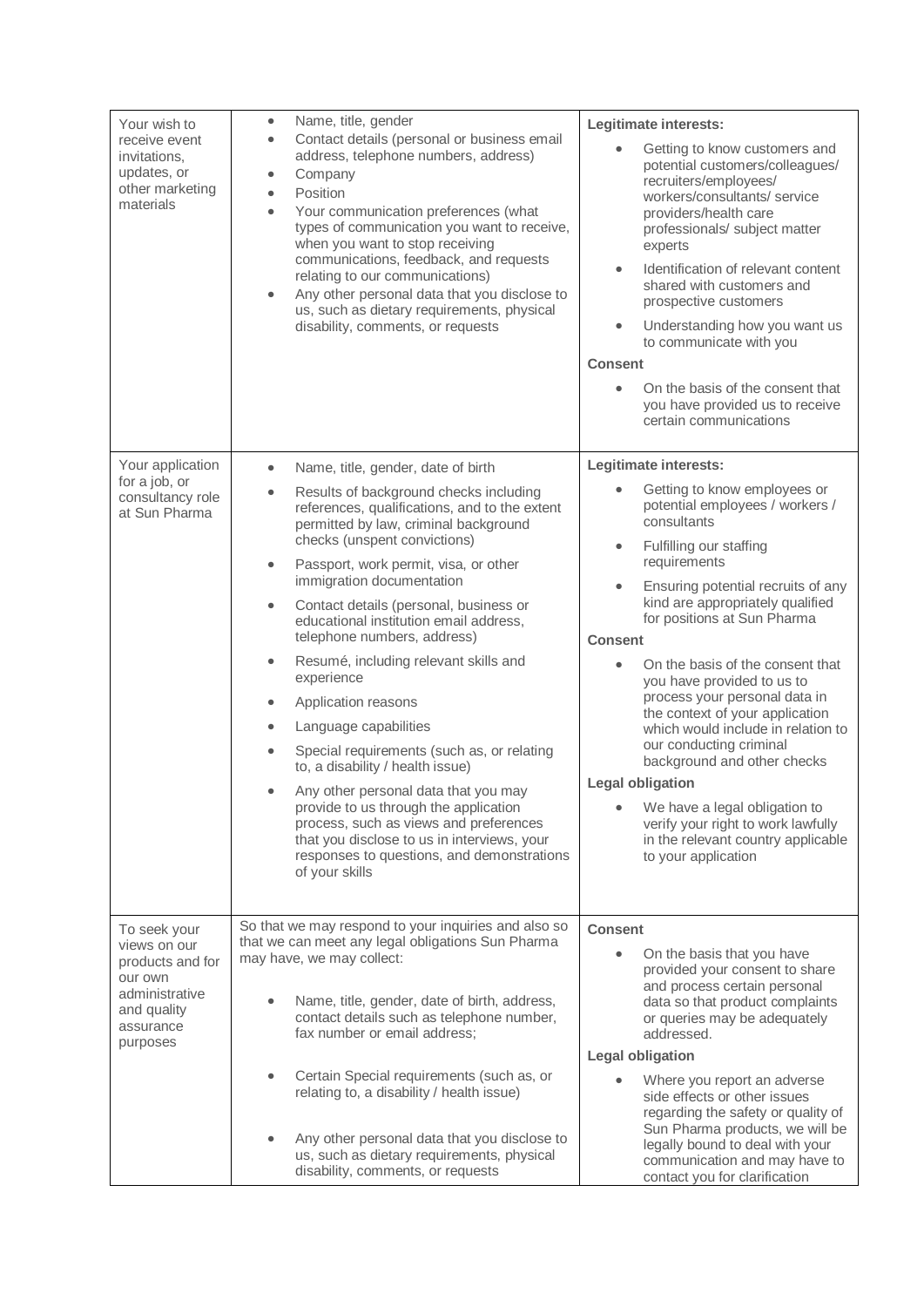|  |  |  | purposes. We may also have to<br>notify the national health<br>authorities about the issues you<br>report. In such circumstances,<br>vour information will be<br>forwarded in pseudonymized<br>form, (i.e. no information by<br>which you may be directly<br>identified will be passed on). We<br>may also have to forward these<br>notifications to our group<br>companies and cooperation<br>partners, to the extent these are<br>likewise obliged to notify their<br>respectively competent health<br>authorities. |
|--|--|--|-----------------------------------------------------------------------------------------------------------------------------------------------------------------------------------------------------------------------------------------------------------------------------------------------------------------------------------------------------------------------------------------------------------------------------------------------------------------------------------------------------------------------|
|--|--|--|-----------------------------------------------------------------------------------------------------------------------------------------------------------------------------------------------------------------------------------------------------------------------------------------------------------------------------------------------------------------------------------------------------------------------------------------------------------------------------------------------------------------------|

Personal data that we may collect through cookies

"Cookies" are small pieces of information that are stored by your browser on your computer's hard-drive for record-keeping purposes.

Sun Pharma uses cookies on its website for the following reasons:

a) Analysis – to obtain web analytics from third-party vendors. These third parties use cookies to help analyze how users use the website. The information generated by the cookie about your use of the website (including your IP address) may be transferred to and stored by third-party vendors on servers in any other country. In such event, these vendor(s) will use this information for the purposes of analyzing your use of the website, creating reports on the website activity, and providing other services relating to the website activity. These vendor(s) may also transfer this information to other third parties where required to do so by law, or where such third parties process the information on the vendor's behalf.

Please note that third parties affiliates may also use cookies, over which we have no control.

You may block cookies by activating the setting on your browser that allows you to refuse the setting of all or some cookies. However, if you use your browser settings to block all cookies (including essential cookies) you may not be able to access all or parts of the website. Unless you have adjusted your browser setting so that it will refuse cookies, our system will issue cookies as soon as you visit Sun Pharma website.

We may collect information about you from other legitimate sources for the purpose of providing you with our products and services. Such sources include third party data aggregators, Sun Pharma promotional partners, public sources and third party social networking sites. Such information may include:

i) personal contact information; and ii) any personal data that is part of your profile on a third party social network (e.g. Facebook) and that you allow that third party social network to share with us (e.g. name, email address, gender, birthday, city, profile picture, user ID, friend list). You can learn more about the data that we may obtain about you by visiting the website of the relevant third

We may also receive personal data about individuals when we acquire other companies.

party social network.

#### **Personal data from minors**

Most of the services available on this site are intended for persons 18 years of age and older. Any individual who requests information about a medicine indicated for use in children must be 18 or over. We will not knowingly collect, use or disclose personal data from a minor under the age of 18, without obtaining prior consent from a person with parental responsibility (e.g., a parent or guardian) through direct off-line contact. We will provide the parent with (i) notice of the specific types of personal data being collected from the minor, and (ii) the opportunity to object to any further collection, use, or storage of such information. We abide by laws designed to protect children.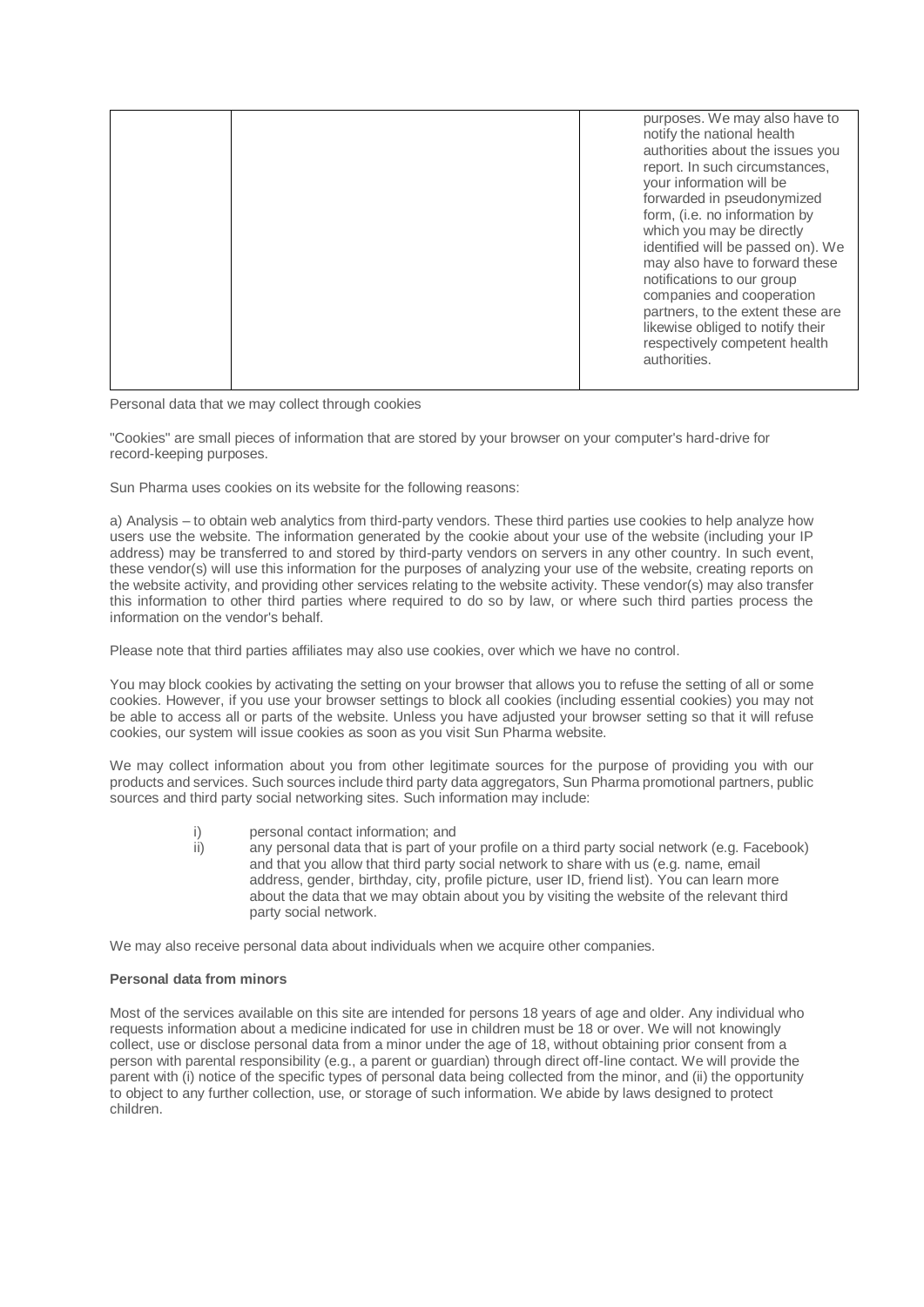#### **Other information that we may collect automatically**

We collect the following information relating to our website visitors automatically: domain name, IP address, and type of browser used and type of operating system used. We use this information for internal statistical analysis, such as to see where our website is being used geographically. However, we do not link this information with any personal data.

#### 3. HOW AND WHY MAY WE PROCESS YOUR PERSONAL DATA?

We may process your personal data in the following ways (depending upon your interaction with us):

i. Collecting your personal data that you input on our website, or provide to us in conversations, emails, or meetings with us.

ii. Recording your personal data, such as through electronic or handwritten notes that we make.

iii. Organising and storing your personal data on our servers, in our case management system, in our electronic HR filing system, in our employee's email inbox folders, or in hard copy files.

iv. Using your personal data to provide our services to you, and address any preferences, complaints, or comments that you have.

v. Disclosing your personal data to third parties, where necessary, appropriate and/or as required by law (see section 5 providing more information on this below).

We may process your personal data for the following purposes:

- i. To process and manage your purchase and use of our products.
- To respond to your questions, comments, complaints, or requests. ii. To respond to your questions, comments,<br>iii. To follow up with you on a job application.
- 
- iv. To create and deliver personalized communications that are relevant to your preferences.
- v. To further our business purposes, such as to perform data analysis, audits, fraud monitoring, and prevention; enhance, improve, or modify our website or services; identify client trends; determine the effectiveness of our promotional campaigns; and operate and expand our business activities.

#### 4. HOW WILL WE PROTECT YOUR PERSONAL DATA?

We have implemented security policies and technical measures to protect the personal data that we collect, consistent with applicable privacy laws. These security measures are designed to prevent unauthorized access, improper use or disclosure, unauthorized modification, and unlawful destruction or accidental loss of your personal data.

We update and test our personal data privacy and security measures on an ongoing basis. We also provide training to our employees on privacy laws and how to comply with them, and have disciplinary procedures in place that may be imposed on employees if they do not comply with our standards. We ensure that only employees who need to know your personal data to fulfill the purposes of processing that personal data (as described in this privacy policy) have access to it.

#### 5. PARTIES WITH WHOM WE MAY SHARE YOUR PERSONAL DATA

We take your privacy seriously and will not share your personal data with others, except in the following circumstances:

Service providers – we may disclose your personal data to third-party service providers to provide us with services such as website hosting and professional services, including information technology services, payroll services, auditing services, consultancy services, regulatory services, and legal services in other countries.

Our other group entities – we may disclose your personal data to our other group entities in order to provide you with tailored services and communications, or in accordance with our business administrative practices.

Corporate transactions or events – we may disclose your personal data to a third party in connection with a corporate reorganization, merger, joint venture, sale, transfer, or other disposition of all or any portion of our business or shares.